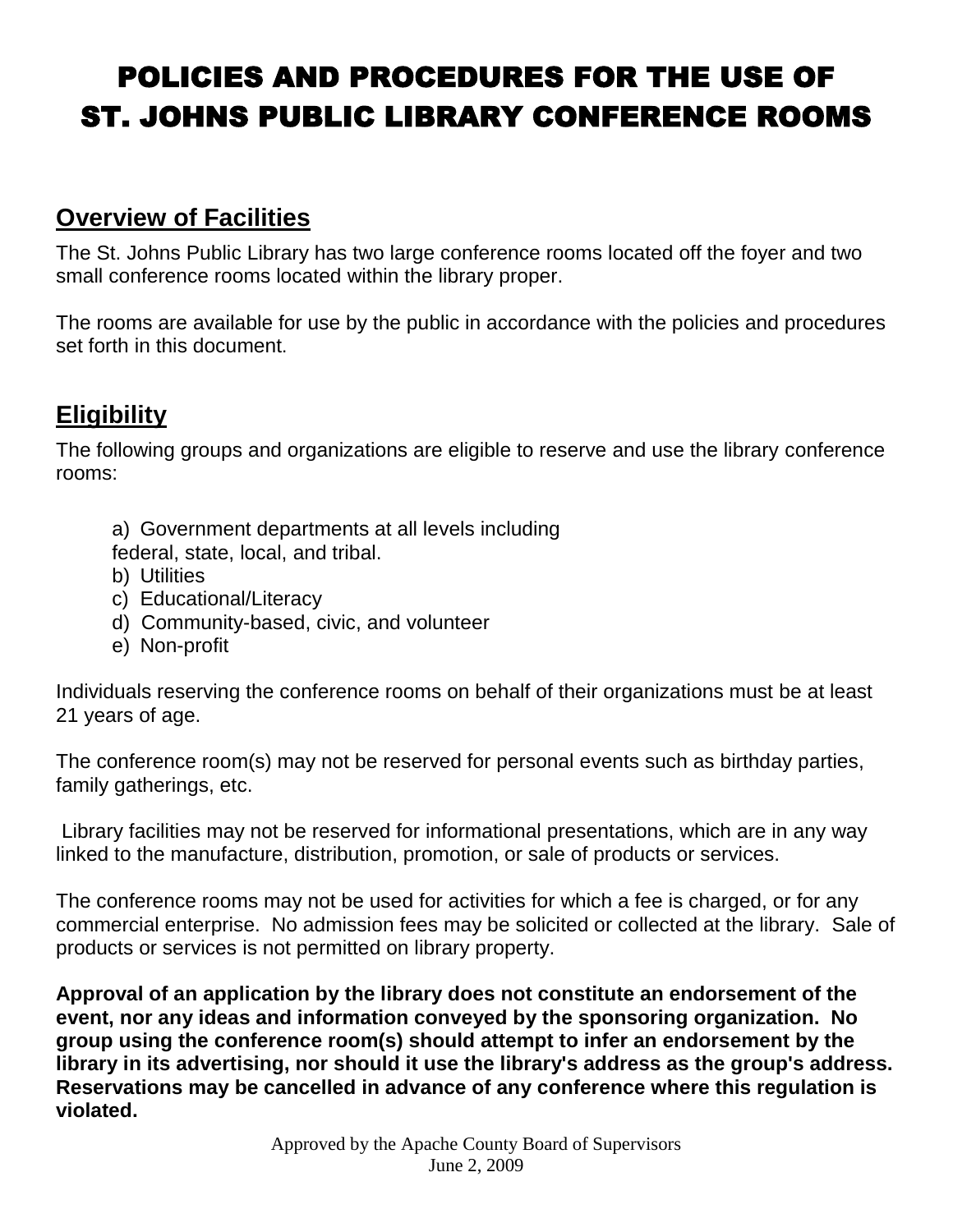## **Scheduling Priorities**

Reservations will be made on a first come, first served basis after consideration of:

- Library events
- County events
- Education
- Non-profits

Conference Rooms may be scheduled for a maximum of three months in advance.

The library also reserves the right to change scheduled reservations in the event of an emergency within the library district or within federal, state, local and/or tribal government that requires use of the room(s).

## **Room Use Policy**

## **ROOM AVAILABILITY**

Listed below are the rooms available for use, dimensions of the spaces, capacities, and times available. *Attendance must not exceed room capacity***.**

| Room                                                                               | Square<br>Feet | Assembly<br>Capacity | Days & Hours available                    |
|------------------------------------------------------------------------------------|----------------|----------------------|-------------------------------------------|
| Large conference room<br>(May be divided in two;<br>rooms A and B listed<br>below) | 1273           | 75                   | Monday – Sunday<br>6:00 a.m. to 9:00 p.m. |
| Room A                                                                             | 636            | .37                  | Monday – Sunday<br>6:00 a.m. to 9:00 p.m. |
| Room B                                                                             | 636            | 37                   | Monday - Sunday<br>6:00 a.m. to 9:00 p.m. |

Days and times requested for room usage must be in accordance with the days and time listed in the above table.

The large library conference rooms may be used on an application-basis only and in accordance with the established fee schedule.

Non-profits meeting on a monthly basis may sign an application that will remain on file for a period of six months.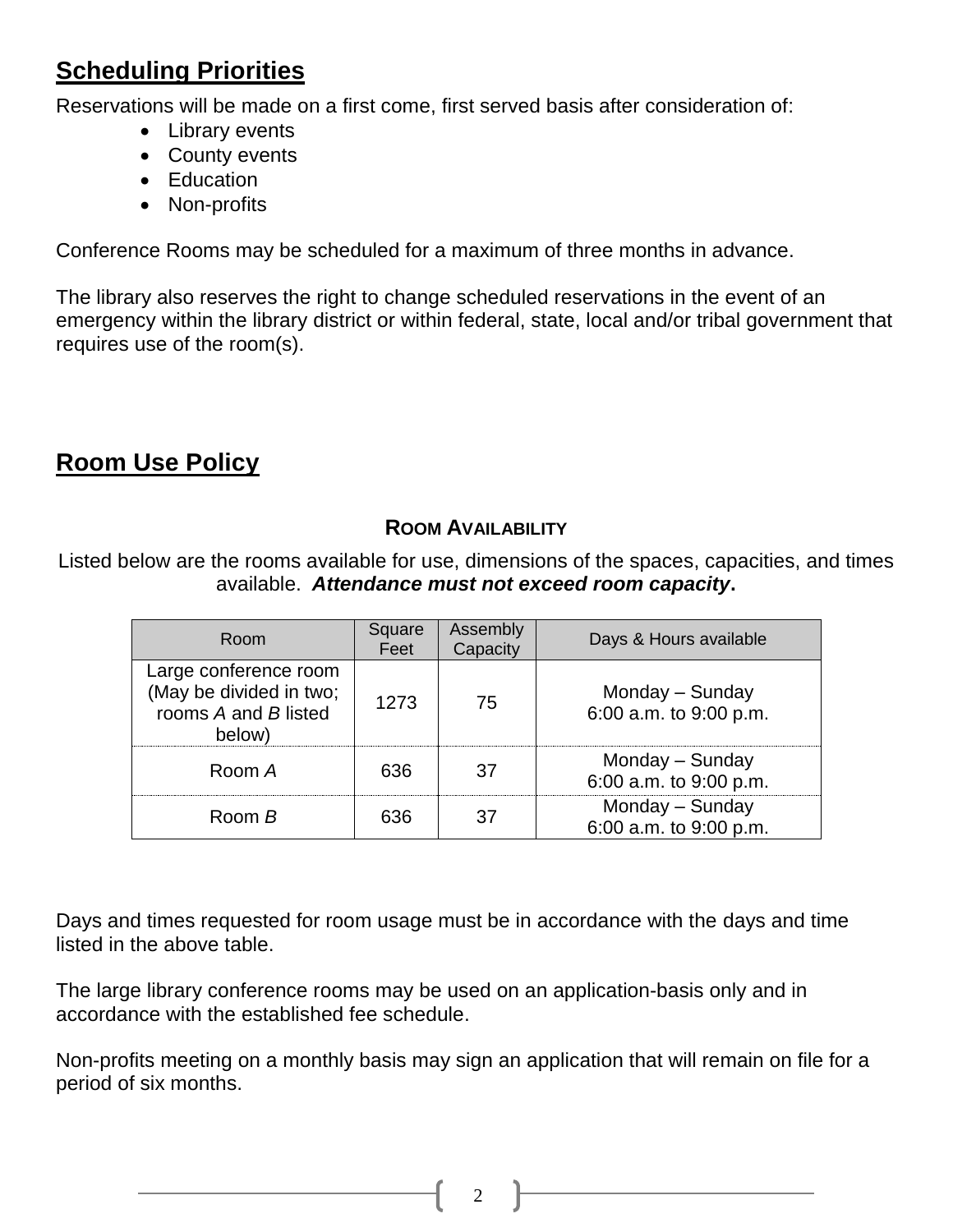## **APPLICATION PROCESS**

- Applications must be made at least two weeks in advance.
- Reserved hours must include set-up and clean-up time.
- Before a room may be reserved, a completed application must be submitted to and approved by the Apache County Library District. No event will be scheduled on the calendar until the application has been approved.
- Applications may be picked up at the circulation desk or accessed on the library's website.
- All applications are subject to approval by the Apache County Library District. The district reserves the right to deny an application if for any reason the district believes the proposed activities may be harmful to persons, equipment, and or facilities, or will cause the library district to be in noncompliance with city, county, state, and federal policies and regulations.
- Key and cleaning deposits must be turned in with the completed application.
- The person signing the application must be at least 21 years of age and, as the responsible party for the event, is legally accountable for any damages or breach of contract.
- Youth groups/organizations must request rooms through a responsible adult (21 year of age or older). This responsible party **must be present at all times** during the event. In addition, there must be one adult present for every 10 youth. Insufficient adult coverage of a youth event will result in the immediate cancellation of the event. The names and addresses of all adults that will be in attendance at the event must be included on the application to be considered for approval.

#### **RESPONSIBILITIES OF APPROVED APPLICANTS**

It is the responsibility of an approved applicant to understand, abide by, and convey to all participants the policies and procedures of this document. Misuse of the facilities and/or breach of the contract could result in immediate cancellation of the event. Fees, fines, and/or permanent restriction from use of the rooms may be imposed.

In addition, the responsible party must ensure that the following matters are addressed:

- Pre- and post-event inspections of the room(s) will be scheduled by library staff. The post-event inspection will take place no later than one business day after the event.
- Keys will be released to the applicant the day of the event.
- The applicant assumes responsibility for understanding all policies and procedures of the contract.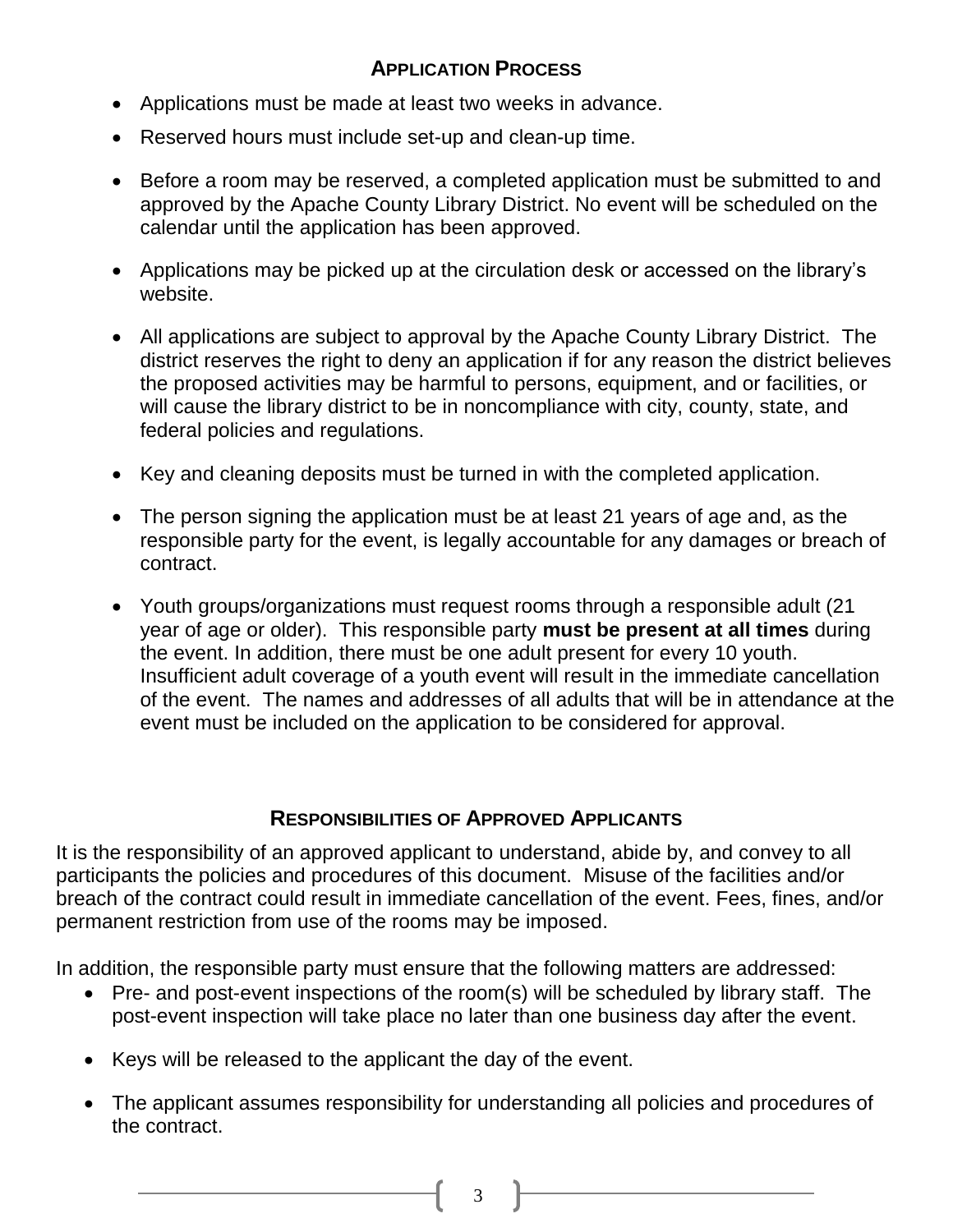- All individuals associated with the event must vacate the conference room(s) by the designated ending time. If event ends after library hours, library premises must also be vacated by the designated ending time.
- If the library is closed at the conclusion of the event, the responsible party must secure and lock the building, then place the keys in an envelope and deposit in the book drop located outside the building.
- For events conducted during library business hours, group activities and room use cannot inhibit library business. This includes the impact an event may have on availability of parking for regular library business.
- The security of participants' vehicles and all personal effects therein are the sole responsibility of the owners of the vehicles.

## **CANCELLATION OF RESERVATION**

Organizations may cancel their reservations at any time. Please contact library staff to notify of cancellation as soon as possible.

If an organization uses room(s) for any portion of scheduled time, the requirements of the contract remain in effect.

The Library reserves the right to cancel a reservation at any time if deemed necessary by the Apache County Library District.

## **Fees and Insurance**

The following fees and insurance requirements shall apply to any all uses of the library conference rooms

- Organizations hosting events that involve food and/or beverages must pay a \$150 cleaning deposit. The cleaning deposit will increase by \$50 for Friday or Saturday events.
- \$50.00 key deposit is due with submission of application. (See Responsibilities of Approved Applicant for details of deposit refund.) Anyone who is issued a building key and loses it will be responsible for bearing the cost of rekeying the building, \$250.00, and loses the privilege of borrowing the key in the future.
- Users may be required to show proof of insurance evidencing coverage for \$1,000,000.00 in liability insurance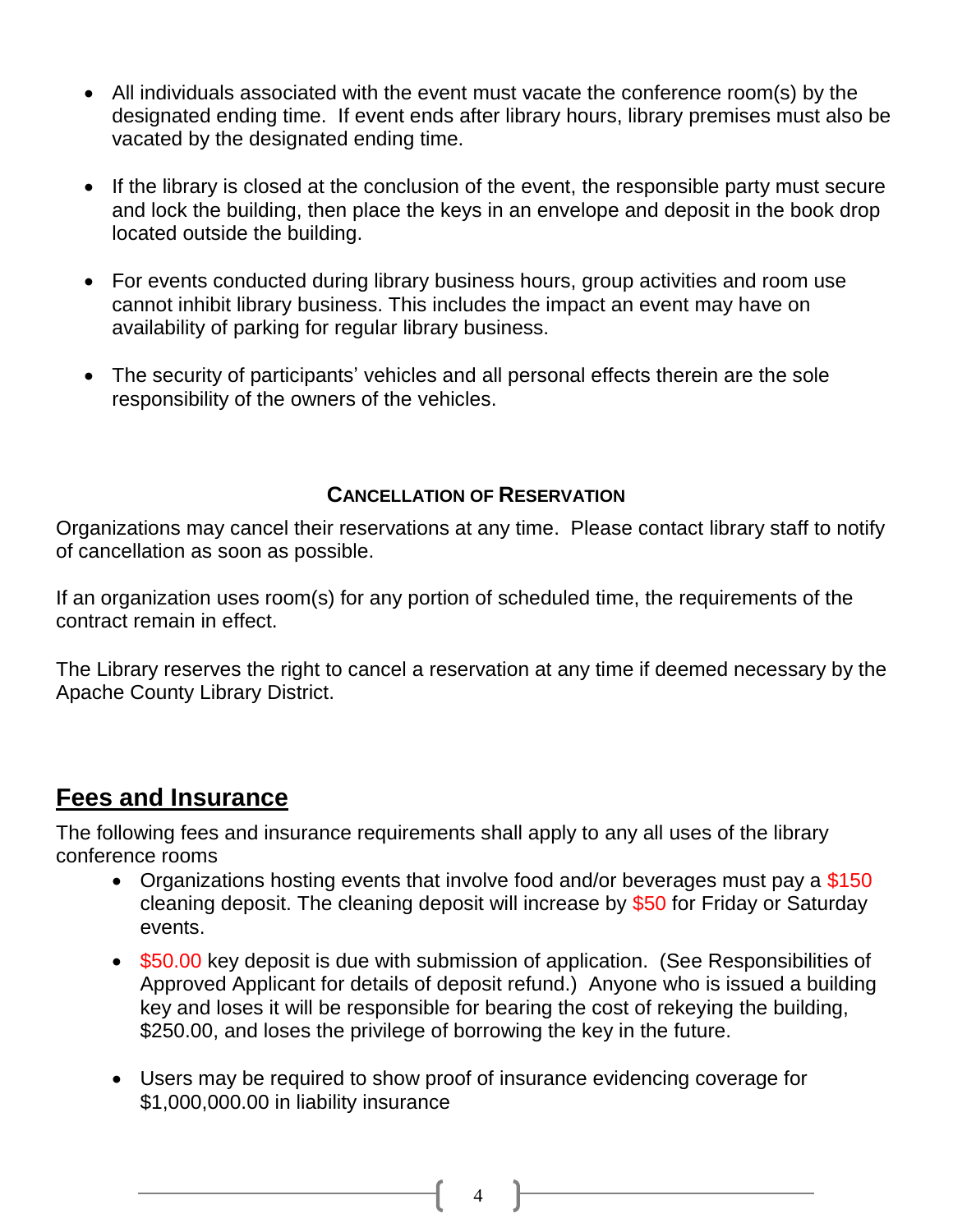- o Proof of insurance is **not** required when meetings, events, etc. are held during normal library business hours when library staff is on site, unless the meetings, events, etc. pose a greater than normal risk for liability.
- o Proof of insurance **is required** for meetings, events, etc. that are held outside normal library business hours when library staff are not on site.
- Users shall indemnify and hold harmless Apache County, the Apache County Library District, and its branch libraries from any and all liability that may arise from the use of the facility for the named event, including any and all actions, claims for personal injury or death and property damage including costs and expenses of defense of such action.
- Organizations will be billed for a professional cleaner to clean the building if the room is damaged or found in less than satisfactory condition, and the cost is more than the cleaning deposit.

The district reserves the right to revoke the organization's privileges for future use of the conference room(s).

 Deposits will be returned to organizations within 30 days after the final inspection if the keys have been returned and no damages were found. If damage or loss of library property is found, the cost of repairs/replacement will be subtracted from the deposit.

## **Instructions for Conference Room Use**

#### **SETUP**

- The library does not provide porter service to carry supplies, nor will the library provide carts or dollies for the purpose of loading and unloading.
- Please have any equipment or furniture brought to the library inspected and approved by the library manager or designated staff *before* set up.
- Signage and/or decorations may only be affixed to the walls and doors using PlastiTack or a comparable product (i.e. no tape, no nails, no thumbtacks etc.).
	- o Decorations such as confetti, burning candles, decorations incorporating glitter, nails, thumbtacks, staples and tape may not be used.
	- o All signage and decorations shall be removed from the premises at the conclusion of the function.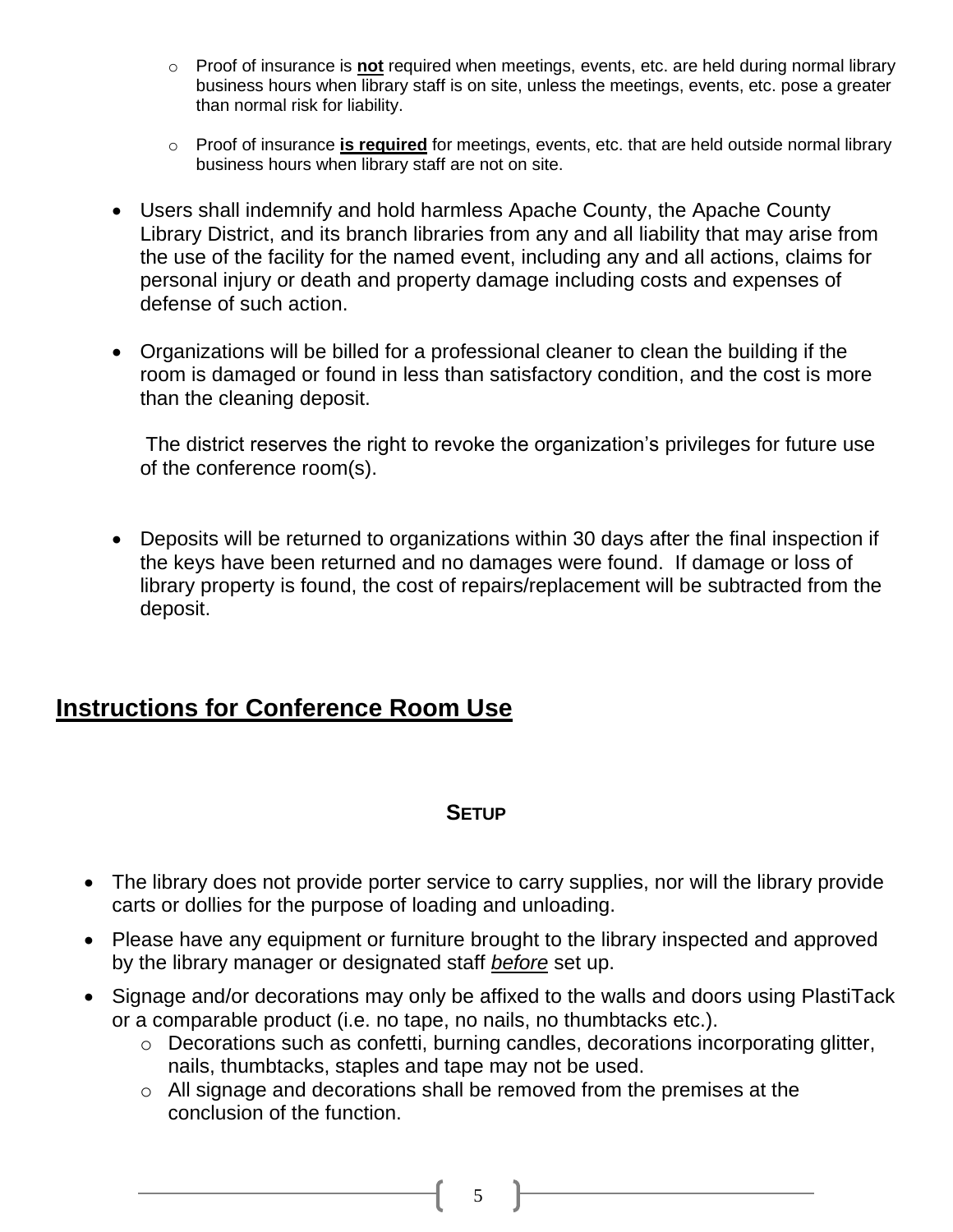## **FOOD, BEVERAGES**

- Bottled, capped water is the only refreshment that may be served in the small conference rooms.
- Light refreshments may be served in the large conference rooms. However, events that include food and/or beverages other than capped bottled water require a deposit. (*See Fees and Insurance*).
- Only non-alcoholic beverages may be served on the premises. Beverages served must not contain red, blue, purple or any dark-colored dyes.
- The library, the library district, and the county are neither responsible nor liable for ensuring the safety of food provided by the reserving party or any of its participants.

## **EQUIPMENT AND SUPPLIES**

- Tables and chairs are available for use. Additional tables and chairs may be brought into the conference rooms or library *only* with prior approval from library manager to assure compliance with fire and safety codes.
- Electrical outlets are available for use.

.

- The rooms are *not* equipped with units to refrigerate or store beverages and food items. Proper refrigeration and storage of food items is solely the responsibility of the reserving party.
- The Library does not provide supplies such as copies, flip charts, easels, markers, pencils, paper, batteries, napkins, paper plates, cups, utensils, coffee condiments, etc. Copies are available for a fee in the library during regular business hours.

## **CONDUCT**

- Users will be admitted to and must vacate the premises at times specified on application.
- Library staff will not page or relay messages to individuals who are attending an event, except in an emergency situation.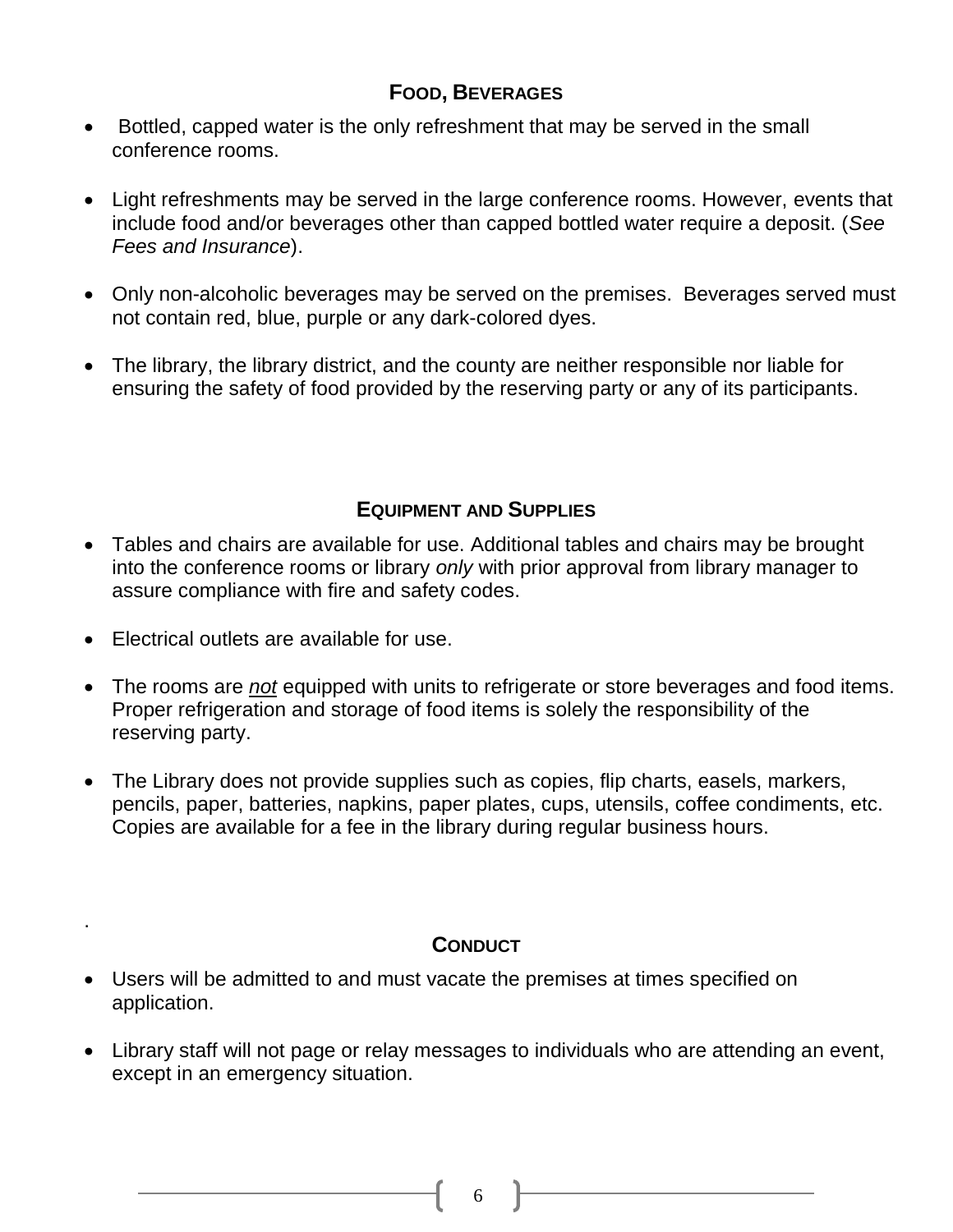- The noise and activity generated by the event must not interfere with library patrons or library operations.
- If children are present at the event, it is the responsibility of the reserving organization to supervise the children and attend to their needs.
- Disorderly conduct or vandalism may result in immediate expulsion or arrest, and forfeiture of the deposit.
- If Sheriff's assistance is required, the event may be closed immediately and the deposit will be forfeited.
- Library staff may attend or observe any event at any time to ensure compliance.

#### **CLEANUP**

- $\rightarrow$  Neatly stack library chairs and tables
- $\rightarrow$  Put litter in trash containers
- $\rightarrow$  Remove all personal effects, equipment, food items, and decorations brought by group
- $\rightarrow$  Vacuum
- $\rightarrow$  Clean bathroom fixtures if after library hours
- $\rightarrow$  Sweep and mop bathroom if after library hours
- $\rightarrow$  Wipe counters and cupboards as used
- $\rightarrow$  Haul garbage off the premises
- $\rightarrow$  Report any problems to the library manager or staff

## **CHECK OUT**

At the conclusion of the event the library staff shall:

- Conduct an inspection (with the designated person responsible for the group) of the conference room(s), bathrooms, foyer, and grounds.
- Assess charges for any special cleaning requirements of damages resulting from use of the conference rooms.
- Refund deposit or issue invoice for additional charges due. Deposit or invoice will be mailed by library within thirty (30) day after the conclusion of the function. Additional charges are due upon receipt of invoice.